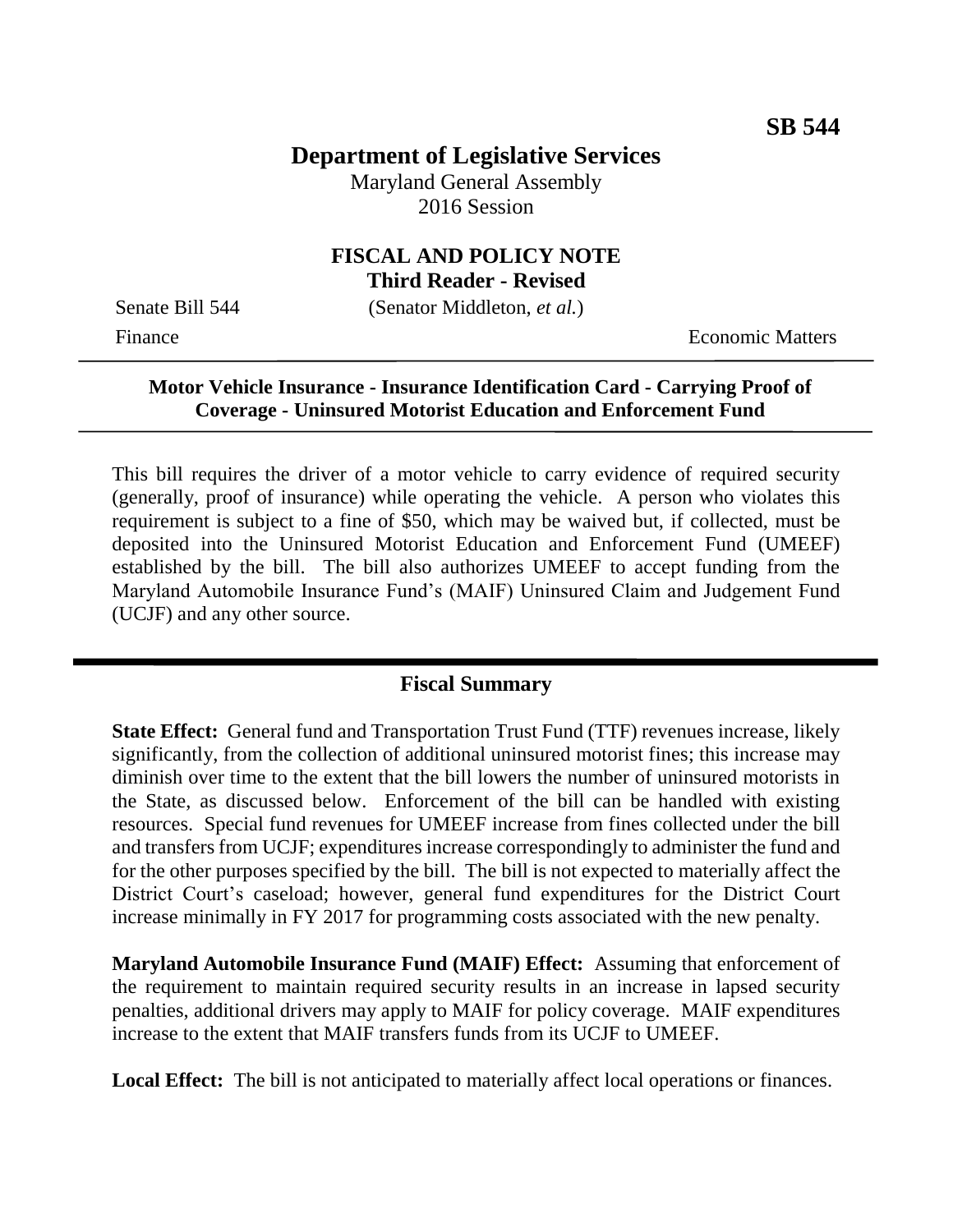**Small Business Effect:** Minimal.

## **Analysis**

**Bill Summary:** An insurer must provide the required evidence of security to an insured in the form of an insurance identification card, or in an electronic format if other conditions are met. The evidence must be presented at the request of a law enforcement officer.The insurance card provided by an insurer is only valid for the period in which an insured has paid for coverage unless the insured is on an insurer-sponsored payment plan or has financed premiums. In this situation, the insurance card may be valid for six months even if an insured's payment is for a period of less than six months.

UMEEF is administered by the Motor Vehicle Administration (MVA) and its revenues must be used to administer the fund and educate drivers about and enforce the security requirements for motor vehicles under the Maryland Vehicle Law.

### **Current Law/Background:**

### *Required Securities*

Although the owner of any motor vehicle that is required to be registered in Maryland must maintain required security for the vehicle during the registration period, there is no requirement that proof of insurance be carried by the driver of a motor vehicle while operating a vehicle. However, Chapters 210 and 211 of 2012 established the requirement for the operator of a *moped or motor scooter* to carry proof of insurance while operating the vehicle. Chapters 210 and 211 did not specify whether or not the proof of insurance should be in paper or electronic format.

MVA may not issue or transfer the registration of a motor vehicle unless the owner or prospective owner of the vehicle provides satisfactory evidence to MVA that the required security is in effect. If the required security for a vehicle lapses at any time, the registration of that vehicle is suspended automatically as of the date of the lapse, effective within 60 days after notification to MVA. The registration remains suspended until the vehicle owner submits evidence of replaced security on a designated MVA form, certified by the insurance provider, along with the uninsured motorist penalty fee.

#### *Uninsured Motorist Penalties*

SB 544/ Page 2 If the required security for a vehicle lapses, MVA may assess the owner of the vehicle a penalty of \$150 for each vehicle without the required security for the first 30 days. Beginning on the thirty-first day, the fine increases by a rate of \$7 for each day, but the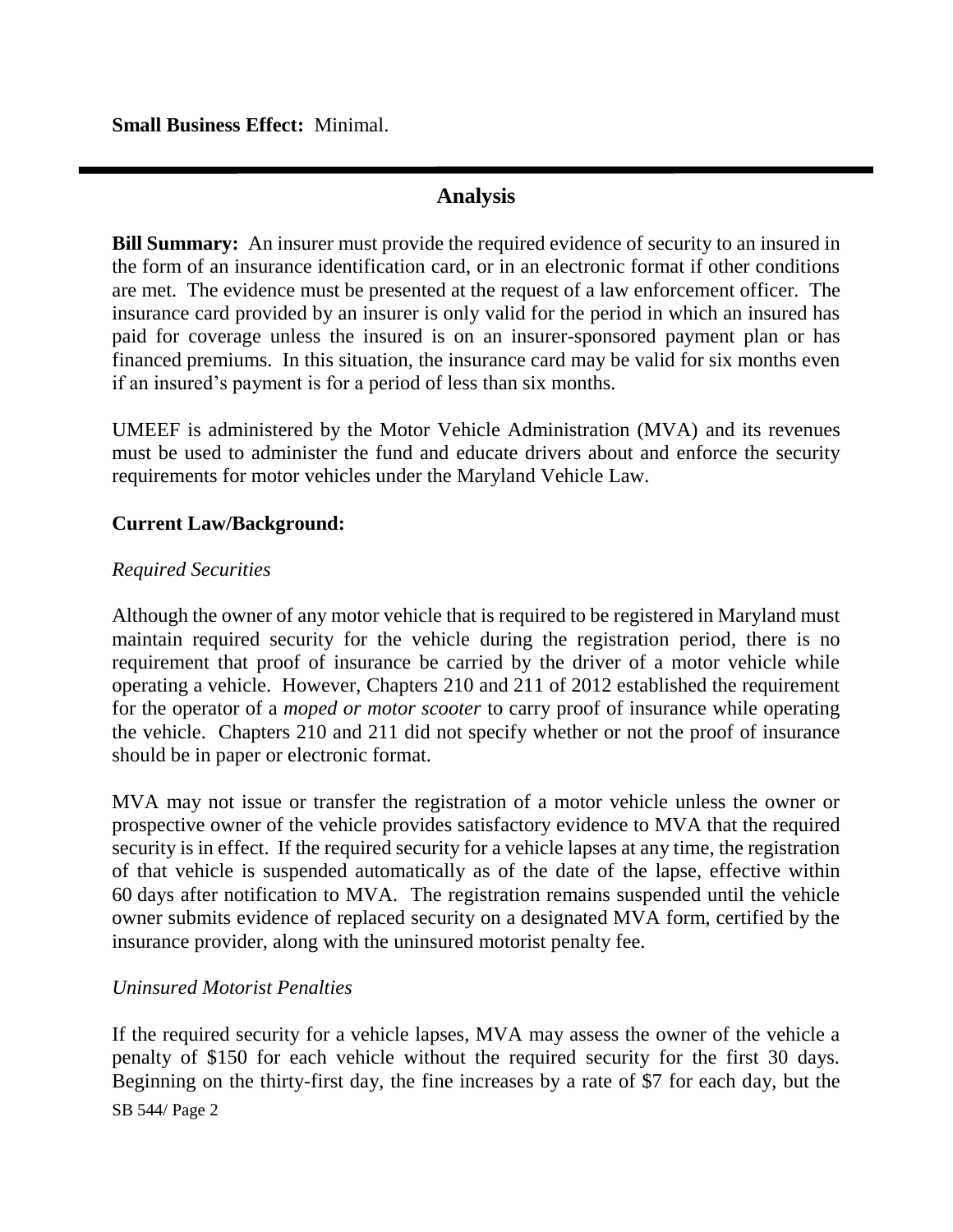total fine may not exceed \$2,500 annually, not including the additional misdemeanor penalty of up to \$500, which may be prepaid with a fine of \$290. Operating a vehicle without adequate security is a misdemeanor penalty of \$500, which may not be prepaid, and results in the imposition of five points on the driver's record. As shown in **Exhibit 1**, since 1975, over one million citations have been issued to uninsured motorists, with a total of about \$1.3 billion in fines. Of that amount, only \$446.3 million (33.9%) has been collected.

### *Uninsured Motorist Task Force*

Chapter 41 of 2014 established the Task Force to Study Methods to Reduce the Rate of Uninsured Drivers. The task force must study and make recommendations regarding (1) the rate of uninsured drivers in the State and other states and the ways in which the rate is calculated by MVA and other entities; (2) the deterrents and incentives that are used in the State and in other states, or that could be used in the State, to reduce the rate of uninsured drivers; and (3) methods to lower the cost of insurance as a way to reduce the rate of uninsured drivers and promote economic and job opportunities associated with vehicle ownership.

During the 2014 and 2015 interims, the task force worked with MAIF, MVA, the Maryland Insurance Administration (MIA), and others to identify and implement many low-cost strategies to educate the public about the requirement for and benefits of automobile insurance. For example, the websites of both MVA and MIA have been updated with additional information about the State's compulsory automobile insurance laws. Furthermore, the task force researched the required security laws of other states and learned that 37 other states require a motorist to carry proof of required security in the vehicle at all times. In order to focus more on how best to enable individuals to purchase automobile insurance, and increase enforcement when they do not, the task force has requested an extension for its final report, which was originally due December 31, 2015.

### *MAIF's Uninsured Division*

MAIF's Uninsured Division is available to qualified Maryland citizens involved in accidents with an uninsured vehicle. To be eligible, Maryland residents must have no other form of collectible insurance. For example, a pedestrian, struck by an uninsured vehicle, who does not own a vehicle and has no other collectible household coverage would be eligible to collect from the Uninsured Division. The Uninsured Division is funded through uninsured motorist penalty fines. UCJF is used to pay for claims to MAIF's Uninsured Division.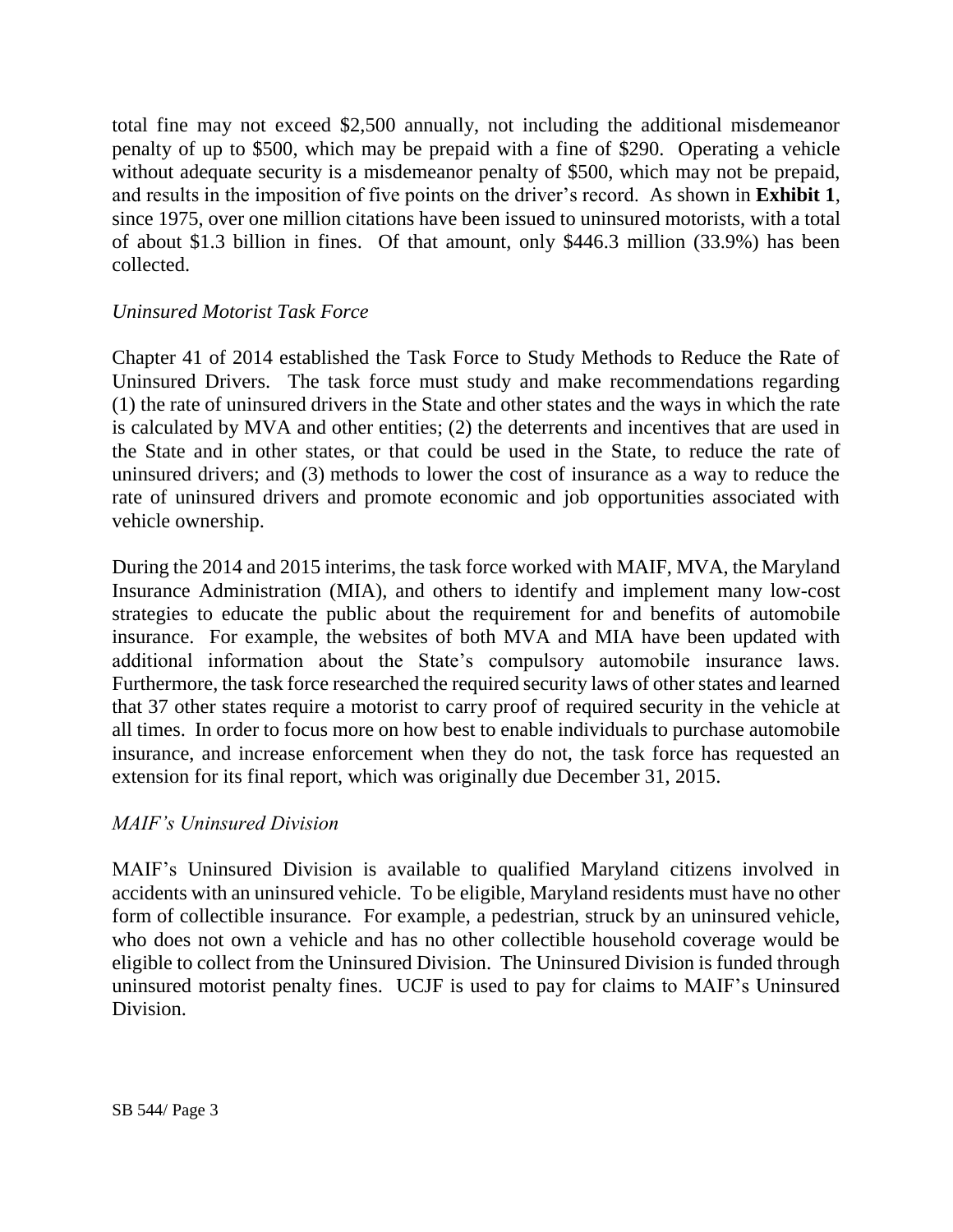| $0 - 10$ , $0 - 100$ |                         |                    |                  |                                    |                                   |              |                         |                    |                  |                                    |                                   |
|----------------------|-------------------------|--------------------|------------------|------------------------------------|-----------------------------------|--------------|-------------------------|--------------------|------------------|------------------------------------|-----------------------------------|
| Year                 | # of<br><b>Accounts</b> | <b>Amount Owed</b> | <b>Collected</b> | <b>Remaining</b><br><b>Balance</b> | $\frac{0}{0}$<br><b>Collected</b> | Year         | # of<br><b>Accounts</b> | <b>Amount Owed</b> | <b>Collected</b> | <b>Remaining</b><br><b>Balance</b> | $\frac{6}{6}$<br><b>Collected</b> |
| 1975                 | $\overline{c}$          | \$2,144            | \$71             | \$2,073                            | 3.3%                              | 1996         | 1,044                   | \$933,084          | \$241,017        | \$692,088                          | 25.8%                             |
| 1976                 | 10                      | 3,677              | 982              | 2,695                              | 26.7%                             | 1997         | 2,839                   | 3,548,881          | 960,042          | 2,588,851                          | 27.1%                             |
| 1977                 | $\overline{c}$          | 376                | 97               | 286                                | 25.9%                             | 1998         | 1,837                   | 1,964,103          | 523,800          | 1,440,303                          | 26.7%                             |
| 1978                 | 5                       | 2,631              | 97               | 2,534                              | 3.7%                              | 1999         | 1,515                   | 2,025,302          | 694,271          | 1,331,031                          | 34.3%                             |
| 1979                 |                         | 1,056              | $\mathbf{0}$     | 1,056                              | 0.0%                              | 2000         | 5,231                   | 9,268,207          | 3,676,105        | 5,592,349                          | 39.7%                             |
| 1980                 | 17                      | 12,877             | 2,291            | 12,227                             | 17.8%                             | 2001         | 28,482                  | 46,250,277         | 9,549,380        | 36,701,520                         | 20.6%                             |
| 1981                 |                         | 396                | $\boldsymbol{0}$ | 396                                | 0.0%                              | 2002         | 51,586                  | 96,010,465         | 17,697,464       | 78,314,856                         | 18.4%                             |
| 1982                 | 4                       | 5,465              | 860              | 4,605                              | 15.7%                             | 2003         | 42,617                  | 76,708,611         | 16,893,997       | 59,817,210                         | 22.0%                             |
| 1983                 | 3                       | 736                | $\boldsymbol{0}$ | 736                                | 0.0%                              | 2004         | 37,069                  | 71,332,606         | 17,256,069       | 54,076,660                         | 24.2%                             |
| 1984                 | 33                      | 7,531              | 788              | 6,778                              | 10.5%                             | 2005         | 36,206                  | 68,336,596         | 19,085,412       | 49,254,981                         | 27.9%                             |
| 1985                 | 41                      | 10,628             | 2,034            | 8,594                              | 19.1%                             | 2006         | 41,142                  | 73,527,350         | 22,154,945       | 51,374,641                         | 30.1%                             |
| 1986                 |                         | 1,925              | $\mathbf{0}$     | 1,925                              | 0.0%                              | 2007         | 49,623                  | 96,761,115         | 26,587,676       | 70,178,288                         | 27.5%                             |
| 1987                 | 121                     | 46,626             | 1,765            | 44,891                             | 3.8%                              | 2008         | 72,213                  | 106,244,201        | 36,067,944       | 70,178,293                         | 33.9%                             |
| 1988                 | 5                       | 143,484            | $\boldsymbol{0}$ | 143,484                            | 0.0%                              | 2009         | 78,689                  | 94,457,280         | 42,318,224       | 52,144,623                         | 44.8%                             |
| 1989                 | 410                     | 108,754            | 19,320           | 89,435                             | 17.8%                             | 2010         | 125,117                 | 111,586,978        | 53,583,206       | 58,012,315                         | 48.0%                             |
| 1990                 | 481                     | 178,137            | 23,622           | 154,515                            | 13.3%                             | 2011         | 140,545                 | 101,118,101        | 49,397,696       | 51,726,485                         | 48.9%                             |
| 1991                 | 904                     | 324,613            | 45,022           | 279,591                            | 13.9%                             | 2012         | 133,116                 | 95,165,374         | 44,554,619       | 50,611,410                         | 46.8%                             |
| 1992                 | 655                     | 500,615            | 83,614           | 417,001                            | 16.7%                             | 2013         | 129,293                 | 91,534,647         | 40,233,756       | 51,303,769                         | 44.0%                             |
| 1993                 | 1045                    | 414,635            | 83,805           | 330,830                            | 20.2%                             | 2014         | 134,647                 | 90,765,737         | 33,580,707       | 57, 185, 773                       | 37.0%                             |
| 1994                 | 674                     | 356,511            | 70,763           | 285,748                            | 19.8%                             | 2015         | 107,275                 | 77, 245, 735       | 10,732,323       | 66,513,413                         | 13.9%                             |
| 1995                 | 717                     | 485,798            | 126,907          | 358,890                            | 26.1%                             | <b>Total</b> | 1,225,218               | \$1,317,393,268    | \$446,250,691    | \$871,187,148                      | 33.9%                             |

**Exhibit 1 Status of Motor Vehicle Administration Uninsured Motorist Penalty Accounts Sent to the Central Collections Unit Fiscal 1975-2015, as of November 16, 2015**

Notes: Of the 1.2 million penalty accounts, some are for the same individual for different vehicles or the same vehicle at different times. The Motor Vehicle Administration (MVA) retains 100% of the penalty fine collected by the Central Collection Unit (CCU). CCU adds an additional 17% to the fine, which it retains (the 17% is not included in this chart). The amount collected does not include fine revenues collected by MVA prior to the account being sent to CCU.

Source: Motor Vehicle Administration; Department of Legislative Services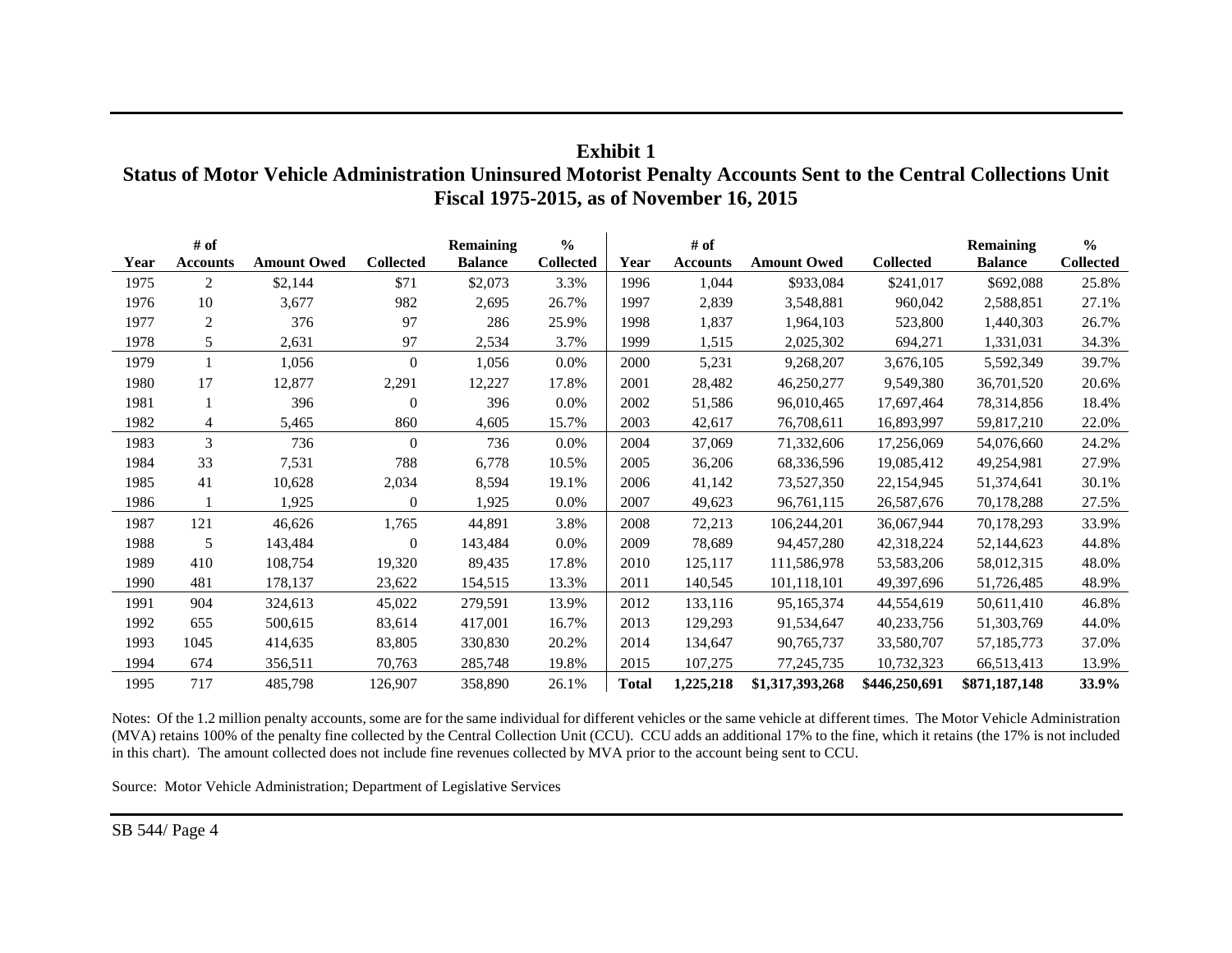### **State Fiscal Effect:**

#### *Uninsured Motorist Penalty Revenues*

A portion of the fines collected under the escalating penalty structure for lapsed security is retained in MVA (30%); the rest (70%) is directed from the Maryland Department of Transportation under a specified allocation formula to the Department of State Police's (DSP) Vehicle Theft Prevention Fund, the School Bus Safety Enforcement Fund, MAIF, and the general fund. The 30% allocated to MVA (1) must be used to enforce vehicle insurance law and (2) may be used to provide funding for contracts with independent agents to assist in the recovery of "evidences" of registration (this amount may not exceed \$1 million in any fiscal year).

Because the maximum revenues that other funds receive from the fines are capped and they already receive their full allocations, any increase in penalty revenues under the bill only results in an increase in revenues for TTF (the 30% retained in MVA) and the general fund (the remainder from the 70%).

Even so, a reliable estimate of the increase in TTF and general fund revenues cannot be made due to considerable uncertainty regarding the effect of the bill on the enforcement of violations for driving without required security or allowing required security to lapse during a vehicle's registration period. However, *for illustrative purposes only*, if the bill enhances the ability of law enforcement to discover uninsured motorist violations and results in a 10% increase in *collected* penalty revenues, TTF revenues may increase by about \$1.0 million and general fund revenues may increase by about \$2.3 million in fiscal 2017. This estimate is based on (1) an expected average of \$44.3 million in uninsured driver penalties collected each year (based on data from fiscal 2010 through 2014); (2) \$4.4 million in additional revenues collected as a result of the bill; and (3) nine months of revenues instead of a full year due to the bill's October 1, 2016 effective date.

The actual increase in TTF and general fund revenues may vary significantly, particularly to the extent that the bill enhances enforcement of uninsured driving violations to a greater or lesser extent than described above, which assumes a 10% increase in fine revenues. For example, if fine revenues were to increase by 25%, then TTF revenues would increase by \$2.5 million and general fund revenues would increase by \$5.8 million in fiscal 2017.

Even though the bill is expected to increase TTF and general fund revenues in the manner described above, the revenue increase may diminish over time due to enhanced compliance – to the extent that the bill lowers the total number of uninsured motorists in the State. As discussed in the following section, UMEEF is expected to spend a significant amount of money each year to educate drivers about and enforce the State's required security laws; its projects are likely to encourage many motorists in the State to purchase motor vehicle

SB 544/ Page 5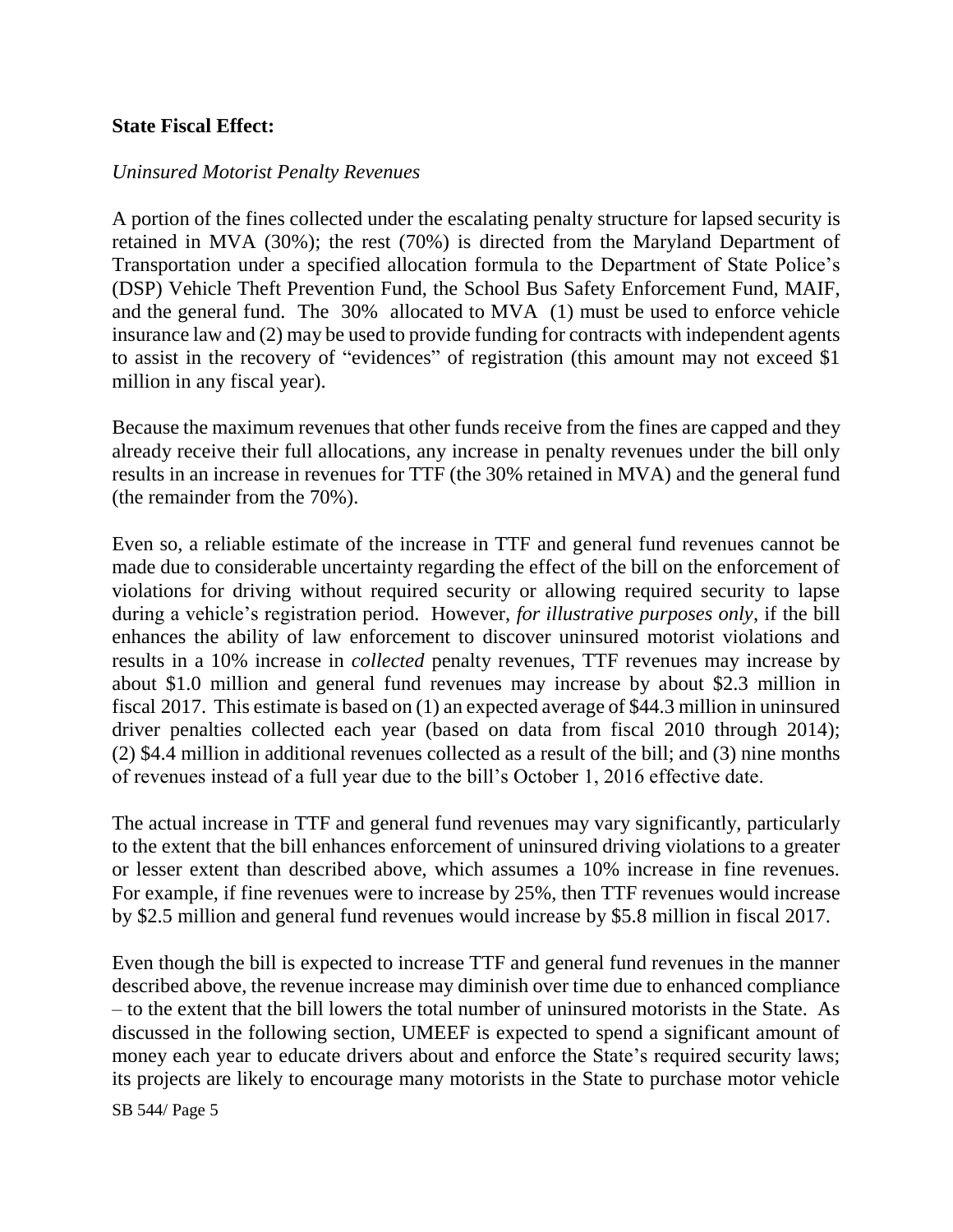insurance when they otherwise may not have. This lowers the total number of motorists who can be cited for driving without required security or allowing the required security to lapse during a vehicle's registration period and, thus, the uninsured motorist penalty revenues that would have been collected from those motorists.

## *Uninsured Motorist Education and Enforcement Fund*

The bill establishes UMEEF and requires the \$50 fine for failing to carry *evidence* of required security while operating a vehicle to be deposited into the fund. Although the number of violations that occur in any given year, any waivers of the fine, and, therefore, the amount of revenue that the fund collects cannot be reliably estimated, historic data on the number of violations for failing to carry and present a vehicle's registration is available and may be instructive.

DSP advises that, in the four-year period from calendar 2012 through 2015, there were 166,981 citations issued for failure to display a registration card, which averages to about 41,745 citations per year. This total includes citations issued by local law enforcement agencies that use the same ticketing system as DSP, although not all of them do. *For illustrative purposes only*, assuming that the number of violations for failing to carry evidence of required security is similar, there could be as much as \$2.1 million collected for UMEEF each year. Revenues further increase from citations issued by other local law enforcement agencies as well. Revenues also increase if MAIF transfers funds from its UCJF to UMEEF.

The bill authorizes UMEEF monies to be used for administrative purposes; while MVA does not expect to need additional staff, it may use the fund to cover operational expenses such as supplies and travel costs for existing staff. For the purposes of this analysis, it is assumed that the money collected in UMEEF in any given fiscal year is spent in the same fiscal year – a small portion related to administration, with most funding used to educate drivers about and enforce the security requirements for motor vehicles under the Maryland Vehicle Law.

In addition, the Judiciary advises that the requirement to deposit the \$50 fine in UMEEF necessitates changes to its cash register systems, likely costing approximately \$6,000. Thus, general fund expenditures increase accordingly in fiscal 2017 only.

# **Additional Information**

**Prior Introductions:** HB 717 of 2015, a bill containing similar provisions, was referred to interim study by the House Environment and Transportation Committee.